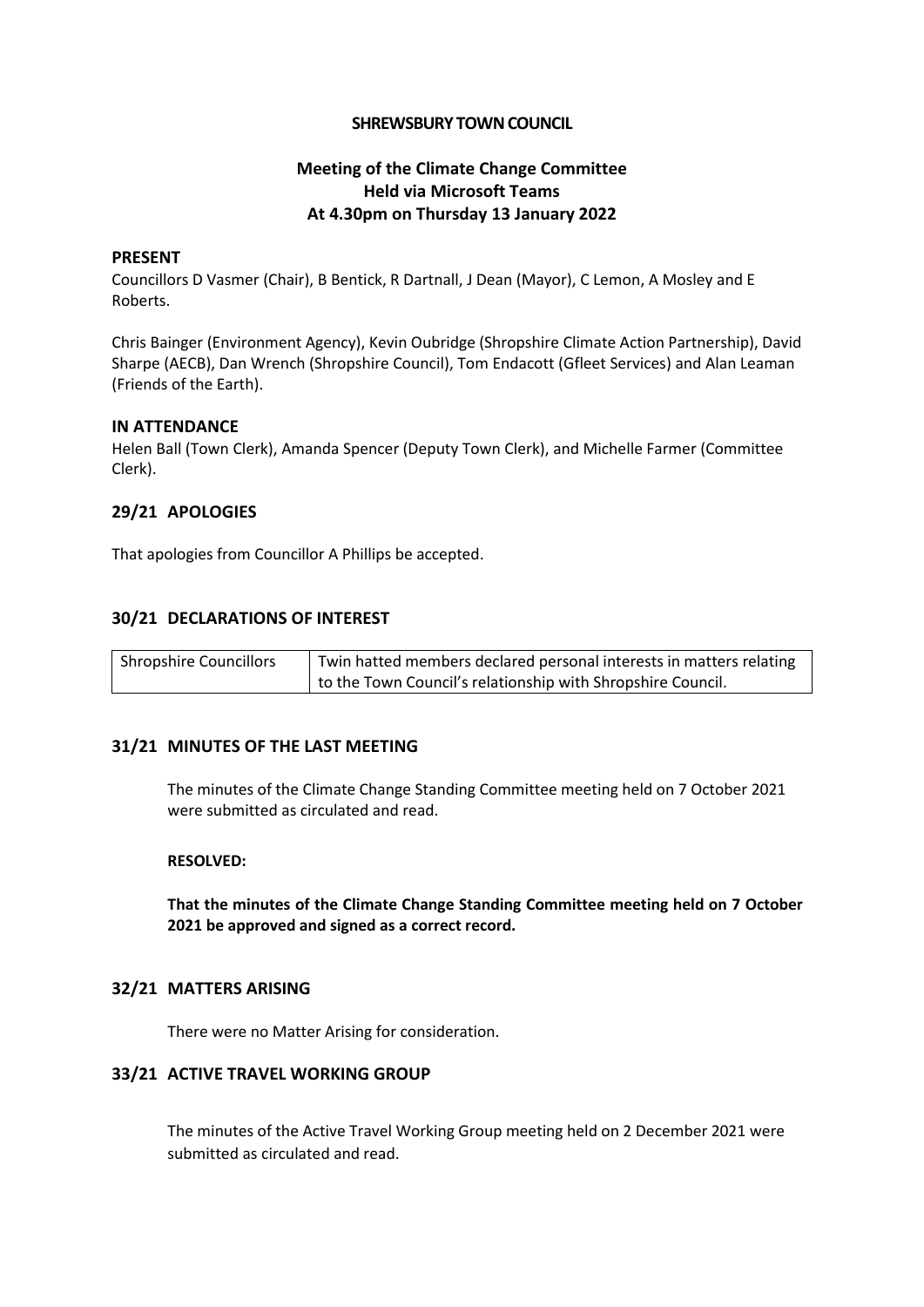The Town Clerk provided Members with an update from the Active Travel Working Group which has been looking at walking and cycling initiatives in the Town.

**The Liveable Neighbourhoods Consultation** – The consultation closed in November 2021. Generally, the appetite for a Liveable neighbourhood was an even split with a slight majority not in support of proposals. The next step was to look at an alternative approach possibly including a 20mph zone, School Street, Travel Plan and additional crossings. They hope to consult early this year.

**The Local Cycling & Walking Infrastructure Plan** - City Science has been appointed to develop the LCWIP with specific sections for Shrewsbury, Bridgnorth, Church Stretton, Ludlow, Whitchurch, Oswestry & Market Drayton. There will be a workshop in Shrewsbury on 17 January for a which a large invite list has gone out, which would include members of this Committee.

**Mini Holland Bid** – The Town Council put in a bid in the late summer of 2021 and hoped a decision would have been reached by the end of 2021. The Department for Transport has been in contact with Shropshire Council to inform them that a decision has not yet been reached but this will hopefully be early on in 2022.

#### **RESOLVED:**

**That the minutes of the Active Travel Working Group meeting held on 2 December 2021 be noted.**

# **34/21 CLIMATE CHANGE ACTION PLAN 2020-2024**

The Deputy Town Clerk provided an update to the Committee regarding the Action Plan. Some of the additional actions suggested by members of the Committee had been added to the plan and some actions consolidated. A meeting was held in November, where items were discussed with Officers throughout the Town Council which had allowed some more detail to be provided on specific actions. The meeting had proved very helpful, and the Deputy Town Clerk suggested that this group continue to meet and report back to the Climate Change Committee.

Nearly half of the actions on the plan have been achieved to date; the plan has been in place since 2020 and will run to 2024. Good progress has been made and the deadlines had been made more realistic.

It was commented that there is an action in the plan which relates to a Climate Emergency Grant Fund and investing in funding opportunities. Councillor Dean informed the Committee that it had been suggested to him about the Eco Schools project, which is a national charity that gets schools involved in climate change issues. There is an accreditation process to go through where you get awarded a green flag. Councillor Dean suggested the Committee offers local schools a grant to undertake this programme. It was suggested by Members that some schools may already be part of this programme.

Alan Leaman asked the Committee a question at this point in the meeting with regards to a possible event being held in Shrewsbury regarding the Energy Price Cap. This is due to be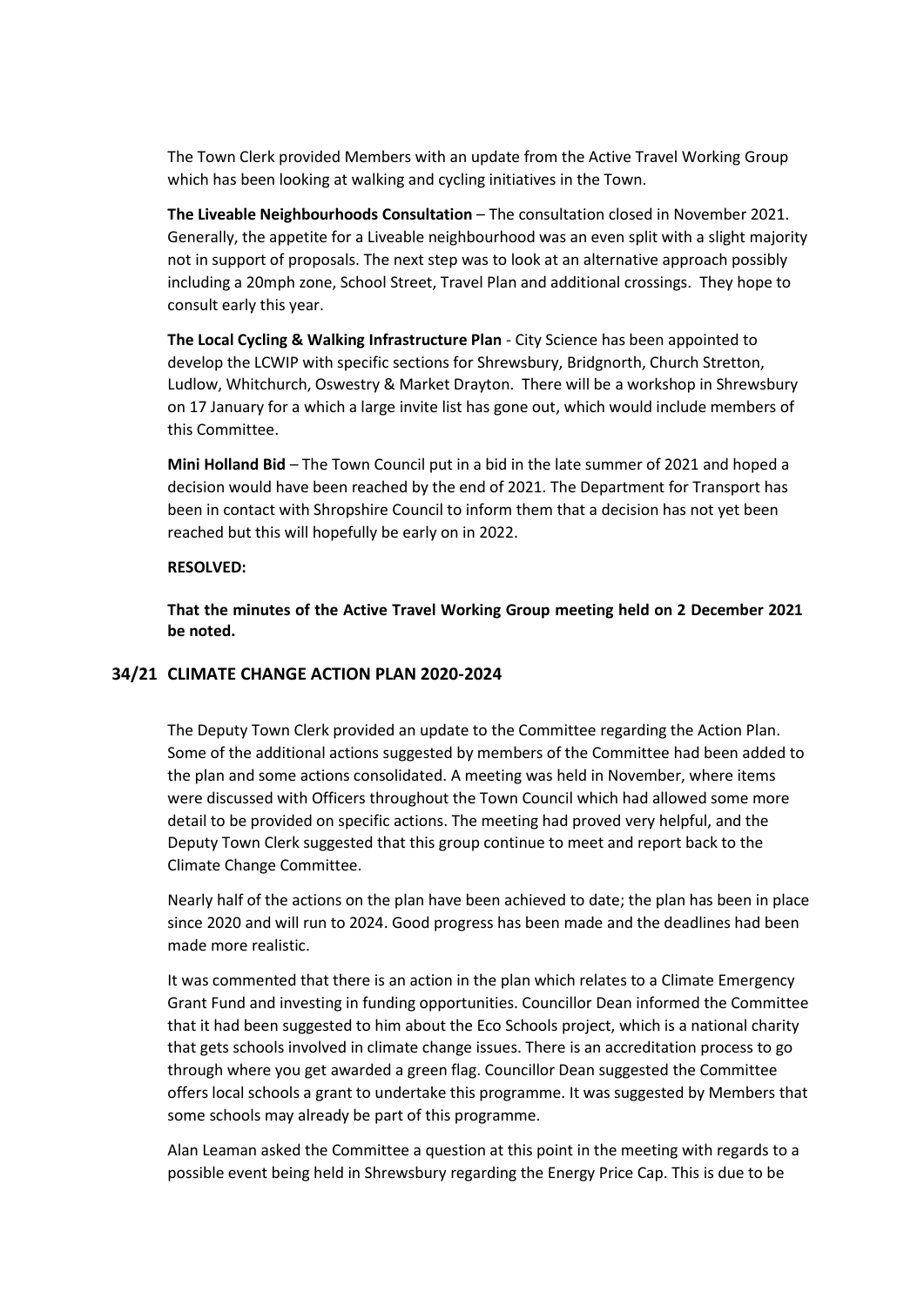lifted in April, which would lead to prices rising by 30%. He asked if this would be an opportunity to hold an event in the town, to show residents how to become more energy efficient and to help them with the increases they will face. The Deputy Town Clerk agreed that she would talk to Shropshire Council as they had done work on this already, and to liaise with them to see what they have planned in the Town regarding energy efficiency, and to see if we can participate.

Kevin Oubridge asked Committee about a previous enquiry he had raised regarding the use of the Dingle as a showcase of Shrewsbury's commitment to combat climate change; and asked if this was included in the action plan. It was confirmed that it was included, and once the area in the Quarry which holds the greenhouses is demolished, it would be an opportunity to create a contemporary garden and put interpretation boards in place to highlight climate change. It was also suggested that other areas like Becks Field and Castle Walk could be ideal to promote how climate change is addressed.

The Town Clerk commented on a proposed walking and cycling map that is being produced by Shrewsbury BID. The BID had received grant money from the Government to develop a walking/cycling map and it was confirmed that City ID had been appointed to complete this task. This is the same company who produced the wayfinding boards in the town centre, and they had been commissioned to do an overview of all existing cycling/walking routes, planned routes and how they all connect, and from this information they would develop a map. They have £10,000 to do the commission but they are looking for funding to print the maps. The Town Clerk asked if the Committee would be happy to contribute £5,000 towards the printing, and this would be a joint Town Council/BID initiative. A working party will be set up and if any members of Committee would like to be part of it, the BID could be informed. It was also asked if external Members of the Committee could assist with the distribution of the map to the residents of Shrewsbury.

Councillor Bentick raised a question of whether an initiative by Priory and Meole Brace School for active travel in the last week in April may attract some funding. The Chairman commented that proposals need to be put together and then sent to the Deputy Town Clerk to look at further.

### **RECOMMENDATIONS**

- (i) That Officer meetings are to continue, and the Deputy Town Clerk would report back to each meeting with relevant updates.
- (ii) The Deputy Town Clerk is to liaise with Shropshire Council regarding a possible event for Energy Price increase and will report back to Committee with her findings.
- (iii) Kevin Oubridge to liaise with the Town Council with regards to activity in the Dingle and to get some senior grounds staff involved to see what can be achieved.
- (iv) Chairman of the Committee agreed with the proposed funding for the BID to help print a walking and cycling map of Shrewsbury. The Town Clerk will progress this item.
- (v) The Deputy Town Clerk will liaise with Shropshire Council education Department regarding the Eco Schools project to determine which schools are already partaking and if any schools would be interested and come back with a report to Committee.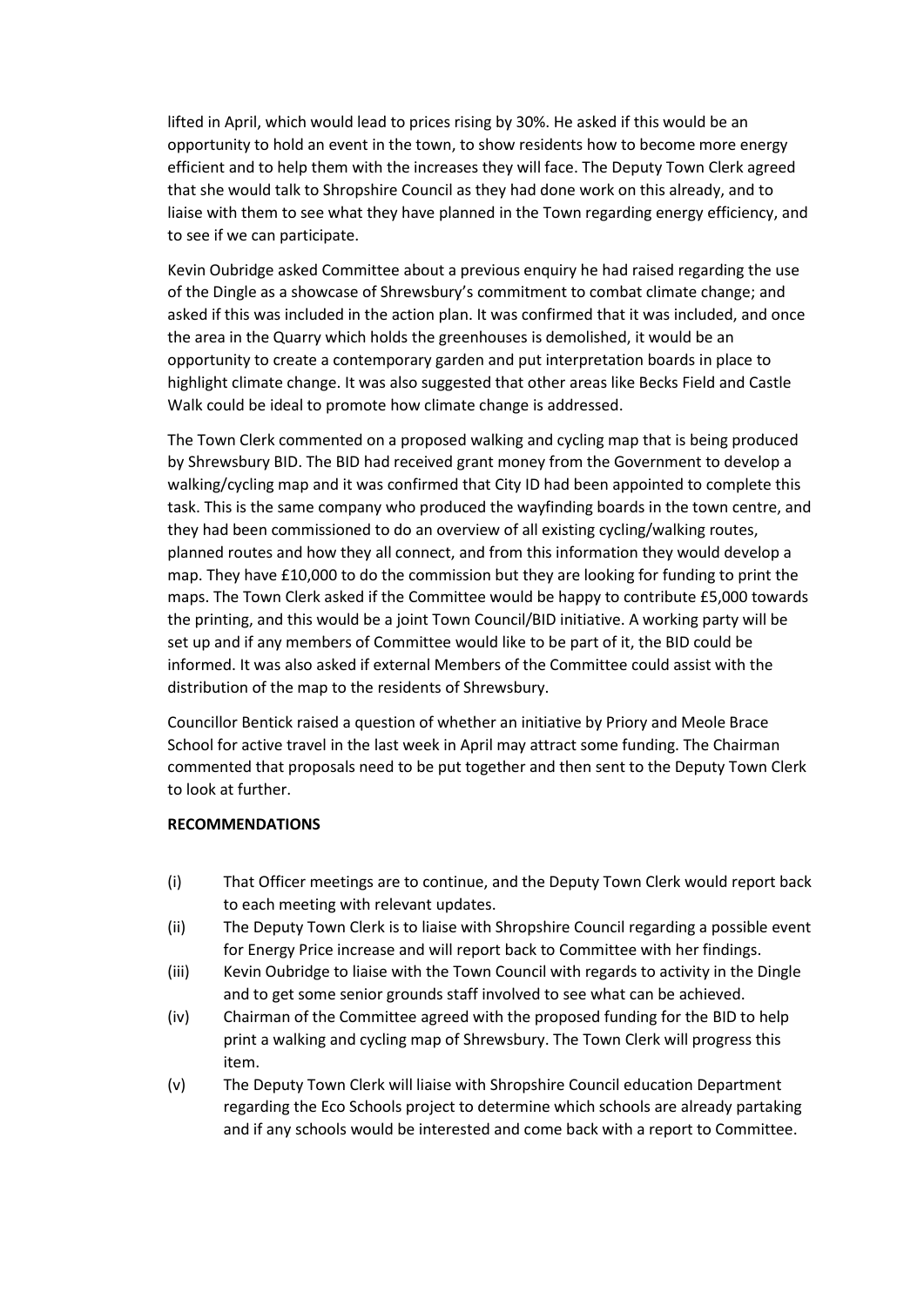# **35/21 OFFICER ROLE**

The Town Clerk informed the Committee that Shropshire Council already have a Climate Change Officer role already in place, so there is a need to be cautious that no roles are being duplicated between the Town Council and Shropshire Council.

The Town Council is keen to look at apprenticeships and the Deputy Town Clerk has been talking to Shropshire Council to see how this could be done. The decision is that, rather than having a dedicated Officer for Climate Change, they would like to have an apprenticeship role which would be part administration and part Climate Change, until such time we know exactly what is needed for the role. A job description is currently being drafted.

Kevin Oubridge commented that Generation Zero, which is part of Zero Carbon Shropshire, although a small group, have connections with larger Young People groups in Shropshire who may be able to assist with circulating the job description.

#### **RESOLVED:**

The Committee largely agreed with the idea of the post being an apprenticeship. The Deputy Town Clerk has started on the Job Description and agreed to circulate the draft copy so Members can look at and input. It will be brought back to this Committee in March for comment and it can then be taken to Finance and General Purposes for approval.

# **36/21 CLIMATE CHANGE BUDGET**

The Deputy Town Clerk Informed Members that there is currently £160,000 remaining in the budget but there were a lot of big items on the action plan remaining which would use a large amount of this budget.

#### **RESOLVED:**

The Chairman accepted the above and requested that the Deputy Town Clerk provides a more detailed budget report that will be available for the next meeting.

### **37/21 COMMONPLACE**

The Town Clerk explained that Commonplace had been funding from the Government at the start of the Covid pandemic. Shrewsbury had its own Commonplace map where the public could raise any concerns around Highways, Road safety and this would be fed back to Shropshire Council Highways regarding road closures and social distancing.

The Town Council have worked with Commonplace for the Big Town plan and are currently running a commonplace map on movement in the Town centre. Shropshire Council are also using Commonplace for consultation on works for the Riverside.